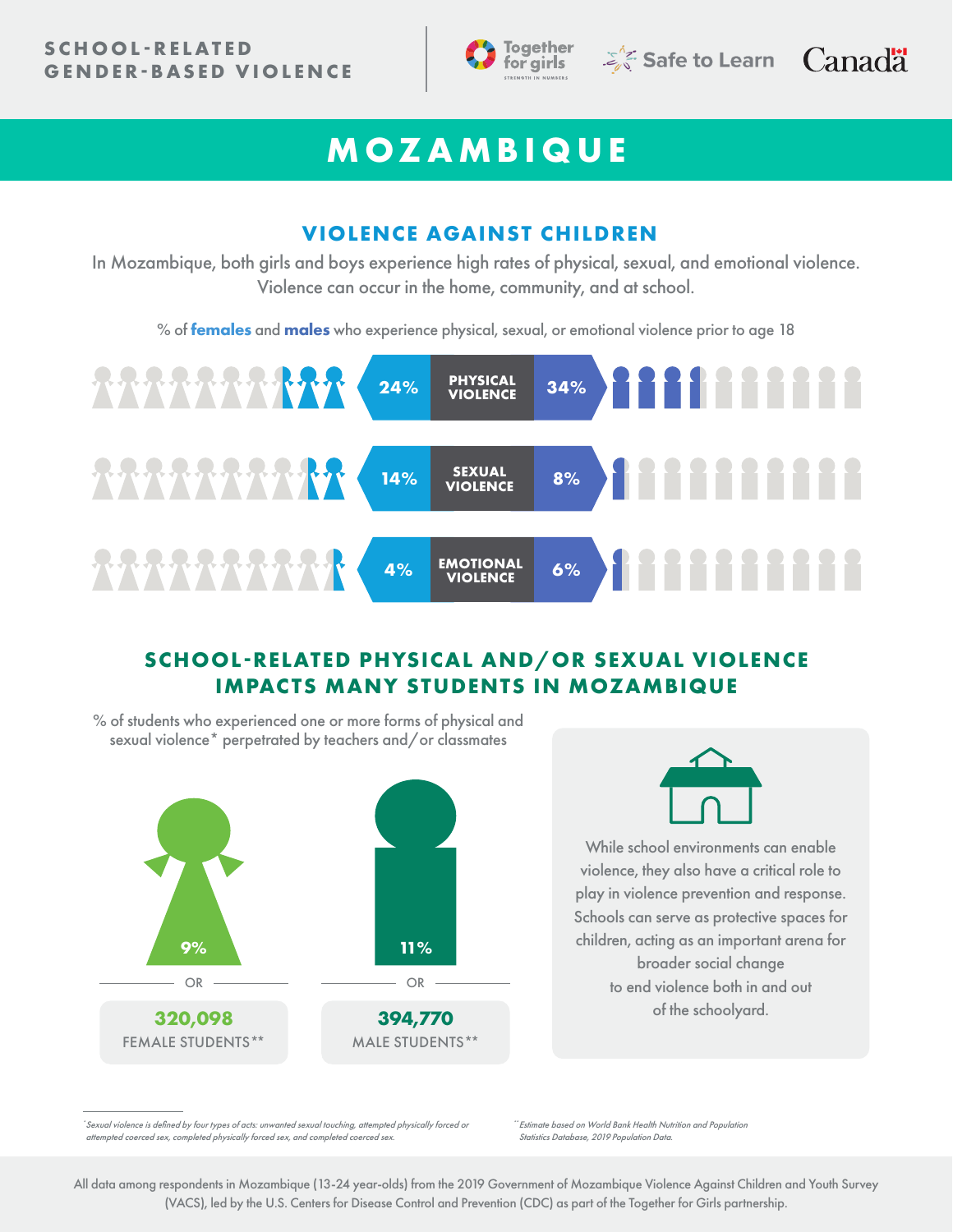# **STUDENTS EXPERIENCE PHYSICAL VIOLENCE PERPETRATED BY TEACHERS**

Overall, male teachers perpetrate more violence against students.



# **STUDENTS ALSO EXPERIENCE PHYSICAL VIOLENCE PERPETRATED BY CLASSMATES**

Physical violence among classmates is most likely to occur between the same sexes. Overall, male students are more likely to perpetrate violence against a classmate.



## **FEMALE AND MALE STUDENTS EXPERIENCE SEXUAL VIOLENCE**

Students experience similar rates of sexual violence perpetrated by classmates. Female students are more likely to experience sexual violence perpetrated by teachers.

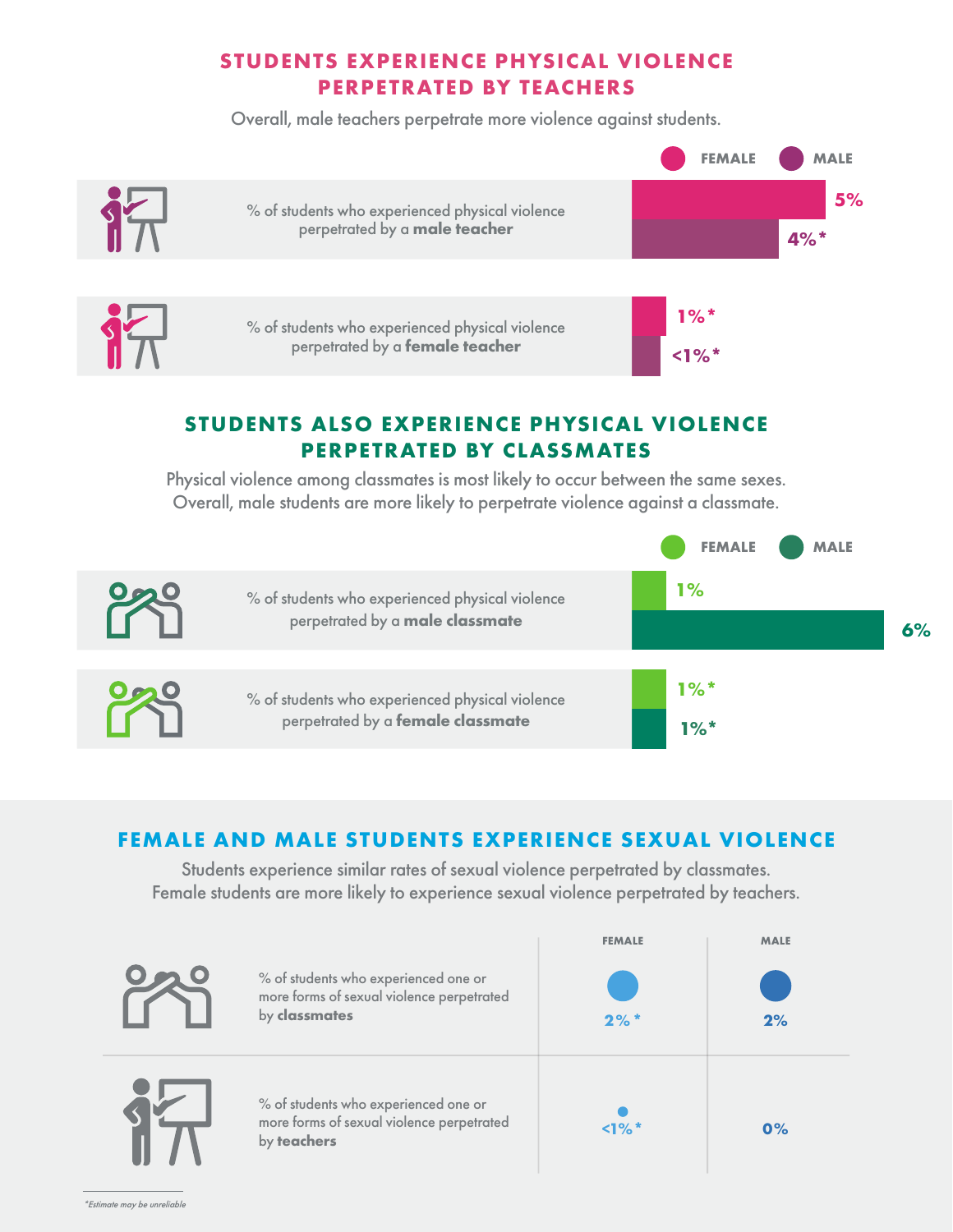#### **PHYSICAL VIOLENCE CAN HAVE HARMFUL CONSEQUENCES**

Consequences of violence include bruises, cuts, scratches, sprains, dislocations, blistering, broken bones, permanent injury and/or disfigurement.

|       | <b>TEACHERS</b>                                                                                             | <b>FEMALE</b> | <b>MALE</b> |
|-------|-------------------------------------------------------------------------------------------------------------|---------------|-------------|
| $9 -$ | % of students who experienced physical<br>consequences of violence perpetrated by a<br>male teacher         | $1\%$ *       | $1\%$ *     |
| 行     | % of students who experienced physical consequences<br>of violence perpetrated by<br>a female teacher       | 0%            | 0%          |
|       | <b>CLASSMATES</b>                                                                                           | <b>FEMALE</b> | <b>MALE</b> |
|       | % of students who experienced physical<br>consequences of violence perpetrated by a<br>male classmate       | $1\%$         | $1\%$ *     |
|       | % of students who experienced any physical<br>consequences of violence perpetrated by a<br>female classmate | $1\%$         | $1\%$       |

### **MANY STUDENTS WHO EXPERIENCE VIOLENCE SUBSEQUENTLY MISS SCHOOL**

| <b>FEMALE</b> |                                                                                                                        |                     |  |
|---------------|------------------------------------------------------------------------------------------------------------------------|---------------------|--|
| $2%$ *        | Among students who experienced sexual violence,<br>% of students who missed school due to the violence                 | O%                  |  |
| $8%$ *        | Among students who experienced physical violence by classmates, % of<br>students who missed school due to the violence | $4%$ *              |  |
| $10\%$ *      | Among students who experienced physical violence by<br>teachers, % who missed school due to the violence               | $10\%$ <sup>*</sup> |  |